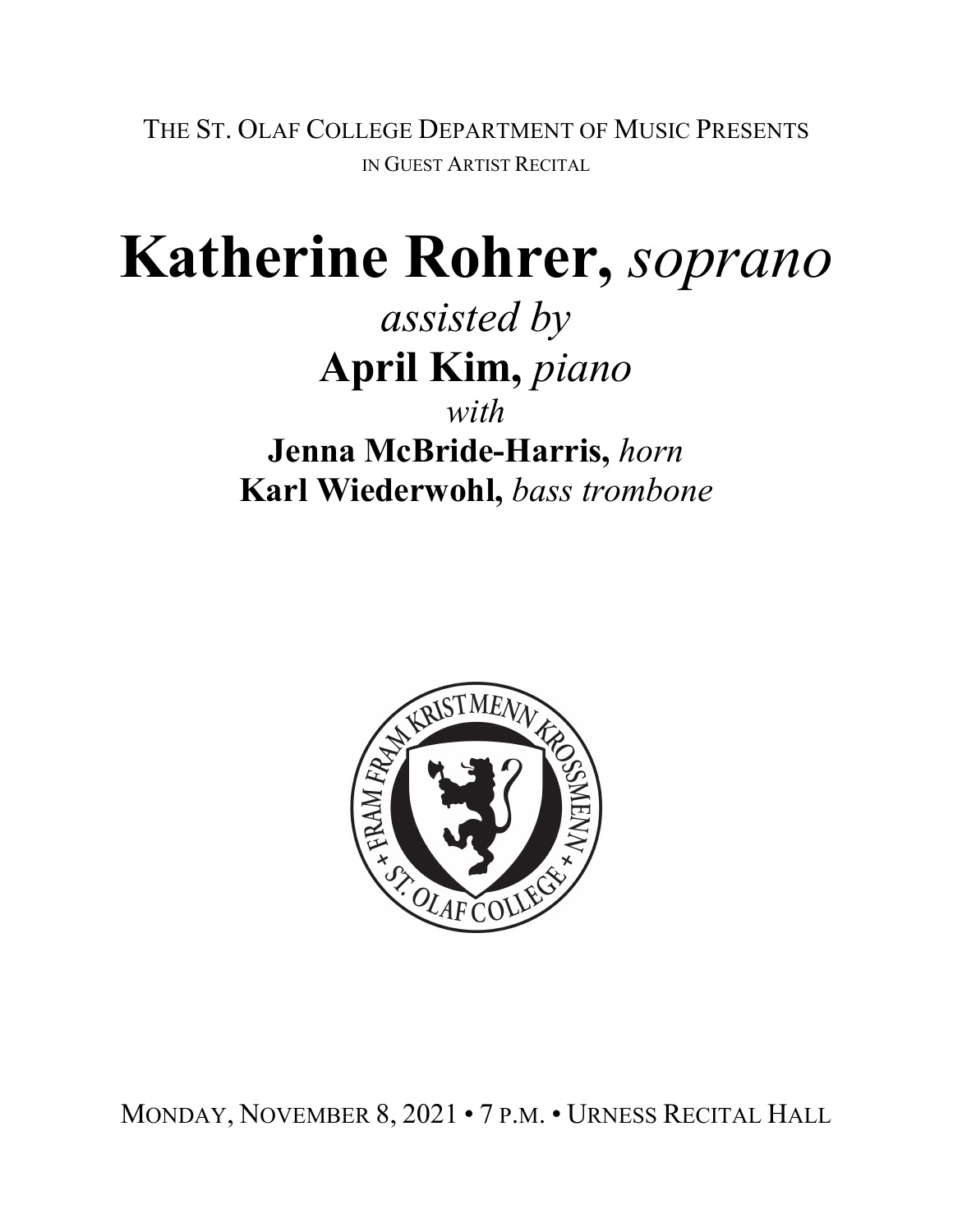## **PROGRAM**

from *Oedipus*

### Gedichte der Königin Maria Stuart<br>
Robert Schumann (1810–1856)

I. Abschied von Frankreich II. Nach der Geburt ihres Sohnes III. An die Königin Elisabeth IV. Abschied von der Welt V. Gebet

I. *Hornesruf*

**Music for a While** Henry Purcell (1659–695)

**Vier Gesänge** Carl Gottlieb Reissiger (1798–1859)

Jenna McBride-Harris, *horn*

**First Love Song** Karl Wiederwohl (b. 1978)

Karl Wiederwohl, *bass trombone*

**Les Chansons de Bilitis** Claude Debussy (1862–1918)

I. La Flûte de Pan II. Le Chevelure III. Le Tombeau des Naïades

Podrugi milyye (*Pauline's Aria*) **Pyotr Tchaikovsky (1840–1893)** from *Pique Dame (The Queen of Spades)* 8. Romance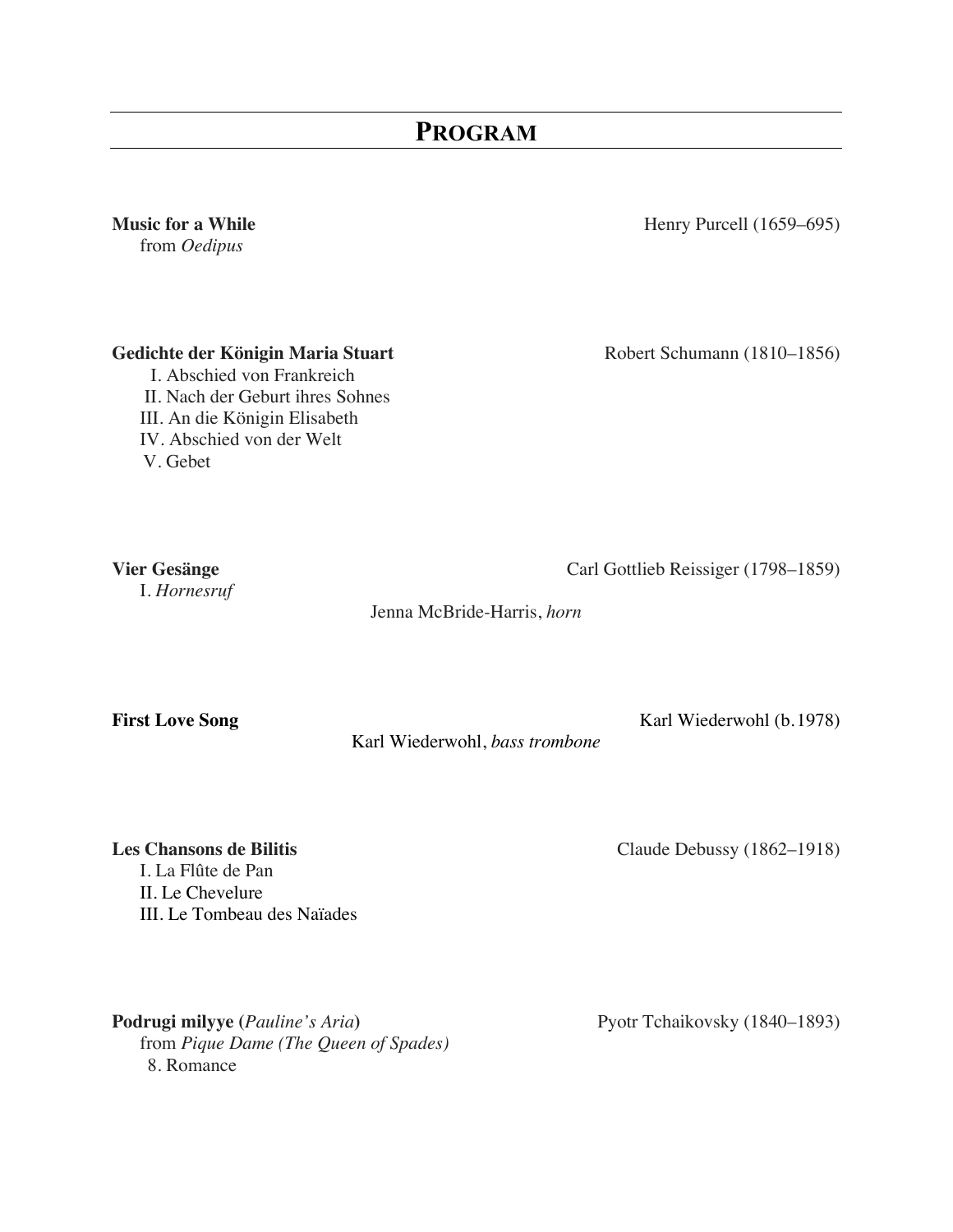## **TEXTS AND TRANSLATIONS**

#### **Music for a While**

*Act III, Scene one*

Shall all your cares beguile, Shall all, all, etc… Shall all your cares beguile. Wond'ring, Wond'ring How your pains were eased, eased, eased And distaining to be pleased 'Til Alecto free the dead From their eternal bands 'Til the snakes drop, drop, drop Drop from her head And the whip from out her hand Music for a while Shall all your cares beguile *text by John Dryden and Nathaniel Lee*

#### **Gedichte der Königin Maria Stuart**

#### **I. Abschied von Frankreich**

Ich zieh dahin! Ade, mein fröhlich Frankenland, Wo ich die liebste Heimat fand, Du meiner Kindheit Pflegerin! Ade, du Land, du schöne Zeit. Mich trennt das Boot vom Glück so weit! Doch trägt's die Hälfte nur von mir: Ein Teil für immer bleibet dein, Mein fröhlich Land, der sage dir, Des andern eingedenk zu sein! Ade!

*text by Mary Stuart/trans. Gisbert Freiherr von Vincke*

#### **II. Nach der Geburt ihres Sohnes**

Herr Jesu Christ, den sie gekrönt mit Dornen, Beschütze die Geburt des hier Gebor'nen. Und sei's dein Will', lass sein Geschlecht zugleich Lang herrschen noch in diesem Königreich. Und alles, was geschieht in seinem Namen, Sei dir zu Ruhm und Preis und Ehre, Amen. *text by Mary Stuart/ trans. Gisbert Freiherr von Vincke*

#### *Poems of Queen Mary Stuart*

#### *I. Farewell to France*

*I am going away! Farewell, my happy France, Where I found the loveliest homeland, You the guardian of my childhood! Farewell, O land, O happy time, The ship bears me far away from joy! Yet it takes but half of me: One part will be for ever yours, My happy land, recalling to you The memory of that other self! Farewell! trans. Richard Stokes*

#### *II. After the birth of her son*

*Lord Jesus Christ, whom they crowned with thorns, Protect this new born boy, And, if it be Thy will, let his race Long rule in this realm. And let all that is done in his name Be to Thy glory, praise and honour, Amen. trans. by Richard Stokes*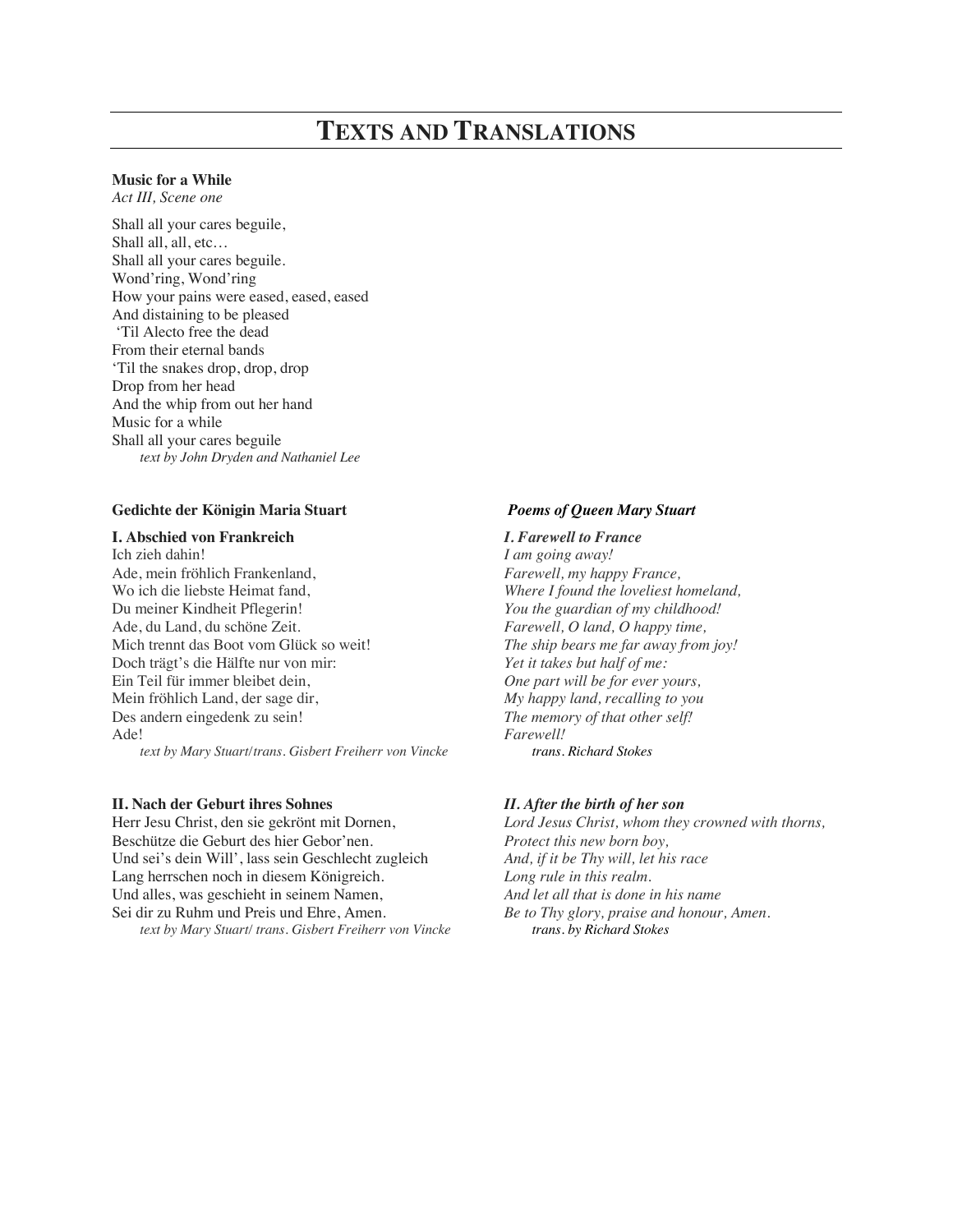#### **III. An die Königin Elisabeth**

Nur ein Gedanke, der mich freut und quält, Hält ewig mir den Sinn gefangen, So dass der Furcht und Hoffnung Stimmen klangen, Als ich die Stunden ruhelos gezählt.

Und wenn mein Herz dies Blatt zum Boten wählt, Und kündet, Euch zu sehen, mein Verlangen, Dann, teurer Schwester, fasst mich neues Bangen, Weil ihm die Macht, es zu beweisen, fehlt.

Ich seh' den Kahn im Hafen fast geborgen, Vom Sturm und Kampf der Wogen festgehalten, Des Himmels heit'res Antlitz nachtumgraut. So bin auch ich bewegt von Furcht und Sorgen, Vor euch nicht, Schwester. Doch des Schicksals Walten Zerreisst das Segel oft, dem wir vertraut. *text by Mary Stuart/trans. Gisbert Freiherr von Vincke*

#### **IV. Abschied von der Welt**

Was nützt die mir noch zugemess'ne Zeit? Mein Herz erstarb für irdisches Begehren, Nur Leiden soll mein Schatten nicht entbehren, Mir blieb allein die Todesfreudigkeit.

Ihr Feinde, lasst von eurem Neid: Mein Herz ist abgewandt der Hoheit Ehren, Des Schmerzes Übermass wird mich verzehren; Bald geht mit mir zu Grabe Hass und Streit.

Ihr Freunde, die ihr mein gedenkt in Liebe, Erwägt und glaubt, dass ohne Kraft und Glück Kein gutes Werk mir zu vollenden bliebe.

So wünscht mir bess're Tage nicht zurück, Und weil ich schwer gestrafet werd' hienieden, Erfleht mir meinen Teil am ew'gen Frieden! *text by Mary Stuart/trans. Gisbert Freiherr von Vincke*

#### **V. Gebet**

O Gott, mein Gebieter, Ich hoffe auf Dich! O Jesu, Geliebter, Nun rette Du mich! Im harten Gefängnis, In schlimmer Bedrängnis Ersehne ich Dich; In Klagen, dir klagend, Im Staube verzagend, Erhör', ich beschwöre, Und rette Du mich! *text by Mary Stuart/trans. Gisbert Freiherr von Vincke*

#### *III. To Queen Elizabeth*

*One thought alone gladdens and grieves me And dominates my mind, So that the voices of fear and hope resound, When sleepless I count the hours.*

*And when my heart chooses this letter as messenger, Revealing how I long to see you, Then, dear sister, a new anguish seizes me, Because the letter lacks the power to prove it.*

*I see the boat half hidden in the harbour, Held back by the storm and warring waves, And heaven's serene face blackened by night. So am I likewise beset by cares and fear, Not of you, my sister. But the force of fate Often lacerates the sail in which we trust. trans. by Richard Stokes*

#### *IV. Farewell to the World*

*What use is the time still allotted me? My heart is dead to earthly desires, My spirit is severed from all but sorrow, The joy of death alone remains.*

*Cease envying me, O enemies: My heart abjures all honour and nobility, Excess of anguish will devour me, Hatred and schism will soon be buried with me.*

*O friends, who will remember me with love, Consider and believe that without power or fortune There is nothing good I can achieve.*

*So do not wish for the return of happier days, And because I've been sorely punished here on earth, Pray that a share of eternal peace might be mine! trans. by Richard Stokes*

#### *V. Prayer*

*O Lord God, I put my trust in Thee! O beloved Jesus, Rescue me! In my harsh prison, In dire affliction I long for Thee; Lamenting I cry to Thee, Despairing in the dust, Hearken, I implore Thee, And rescue me! translation by Richard Stokes*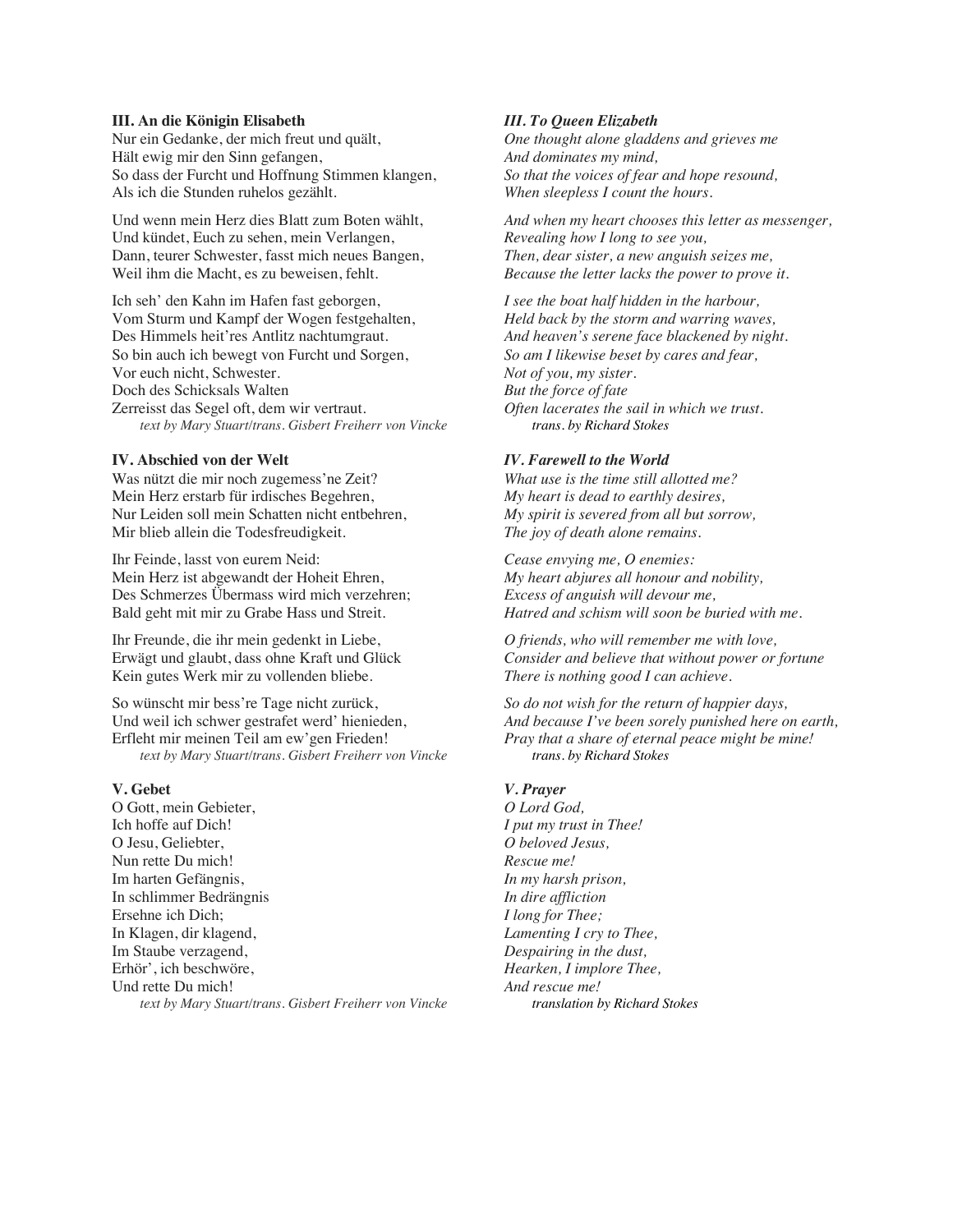#### **Vier Gesänge**

#### **I. Hornesruf**

"Komm mit! Beflügle deinen Schritt." So klang es von der grünen Au', Als schauend zu des Himmels Blau Ich durch des Waldes Hallen Ein Posthorn hörte schallen. O wie sich da mein Sinn bewegt, Die alte Lust zur Welt sich regt, Ein fieberisches Sehnen Fühlt' ich bei Hornestönen.

"Komm mit! Ich lehr dich fremde Sitt'!" So klang es hell, so klang es süss, Wie Stimmen aus dem Paradies. "Ich führe dich zur Ferne, Zu neuer Sehnsucht Sterne. O sieh', wie lacht die Bläue schön, Folg meinem lockenden Getön, Hinab zum Land der Blüthen, Wo Dichters Träume glühten."

#### *I. Horncall*

*"Come along! Hasten your steps." Thus it sounded from the green meadow, As, gazing at the blue of the heavens, I heard a post-horn sounding Through the halls of the forest. Oh how my spirit was moved, The old desire for the world stirred, I felt a feverish yearning At the sound of the horn.* 

*"Come along! I will teach you foreign customs!" Thus it sounded brightly, thus it sounded sweetly, Like voices from paradise. "I will lead you to distant places, To the stars of new yearnings. Oh see how the blueness laughs beautifully, Follow my enticing sounds Down to the land of blossoms Where the poet's dreams glowed." trans. by Wesley Jackson*

#### **First Love Song**

She had moonlight inside that shone from her eyes. It was deep night bright light that won't answer why. In her myst'ry she found me and clung to my shore. Blue sky pulled her away, a faint moon in the day; now watching untouchably far. Always gone too soon, leaving just a faint moon at the end of a long lifted scar.

And she'd come and she'd go. The tides fell. The tides rose. She'd cut her connection to me. But I wouldn't let go. As the child in me knows, I need more from the person for me.

Room of myst'ry, discovery; how sweet were the nights in those walls. Oh how she'd enchant me. Her eyes had the moon's siren call. We were young then, free then. Young bodies with open young minds. We had passion, freedom. Our love was the best waste of time. When the sun rose she chose to let the love's light fade to dark.

She could fill up a room with the light of the moon; those nights when she gave light to me. What I couldn't have known, but the years since have shown, she wasn't the person for me.

Now the years since have blessed me with the great love of my life. There's a person—my friend—who gives her whole self day and night. When I look back I see myself; in the day all alone. Memory of moonlight is sweet, but it isn't my home.

Goodbye, love of the past. I've found something that lasts. Some things just aren't meant to be.

What the moon wouldn't show, were things I'll never know. But the moonlight was her gift to me. Sweet moonlight was her gift to me. *text by Karl Wiederwohl*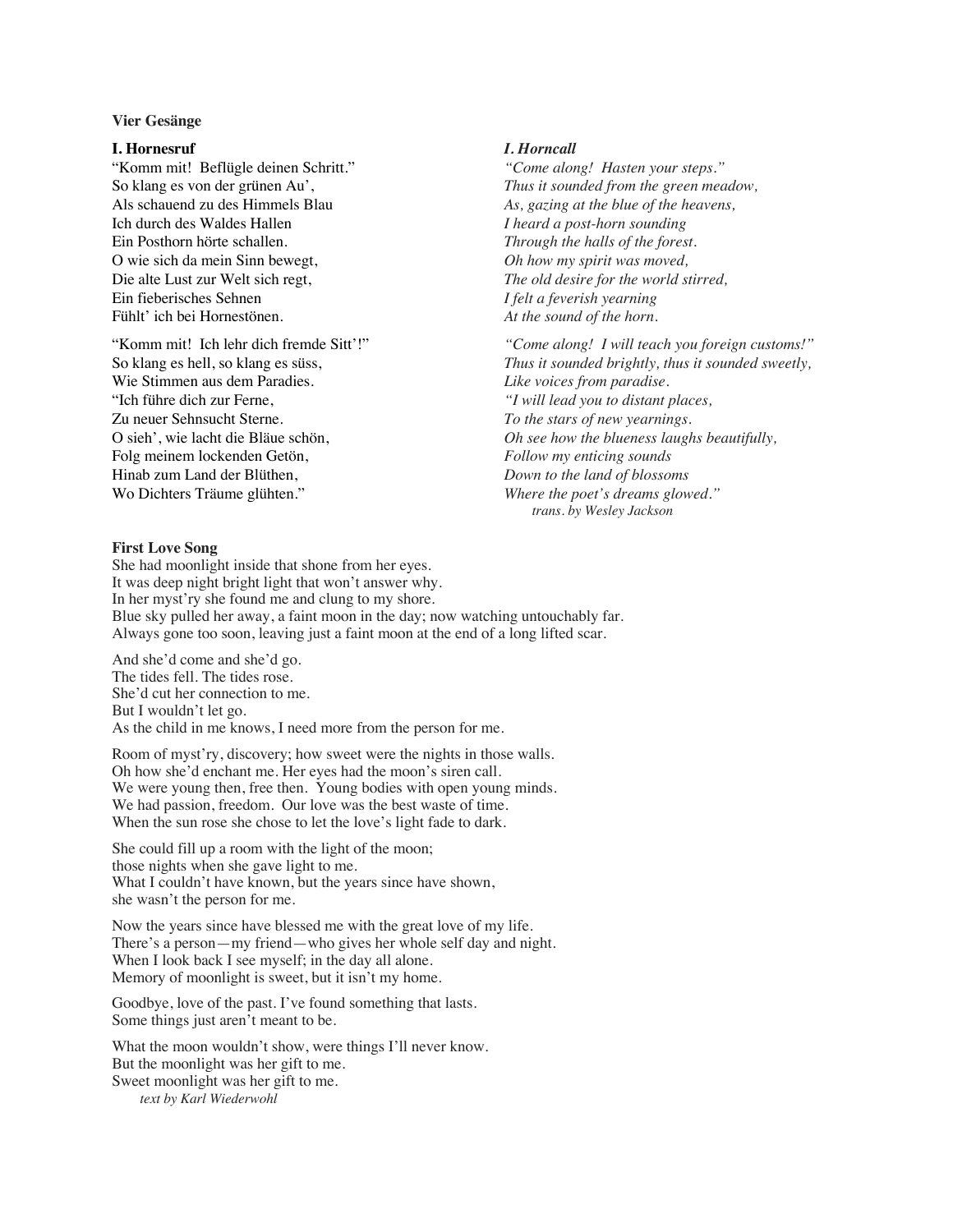#### **Les Chansons de Bilitis**

#### **I. La Flûte de Pan**

Pour le jour des Hyacinthies, il m'a donné une syrinx Faite de roseaux bien taillés, unis avec la blanche cire Qui est douce à mes lèvres comme le miel.

Il m'apprend à jouer, assise sur ses genoux; mais je Suis un peu tremblante. Il en joue après moi, si Doucement que je l'entends à peine.

Nous n'avons rien à nous dire, tant nous sommes Près l'un de l'autre; mais nos chansons veulent se Répondre, et tour à tour nos bouches s'unissent sur la flûte.

Il est tard; voici le chant des grenouilles vertes qui Commence avec la nuit. Ma mère ne croira jamais que Je suis restée si longtemps à chercher ma ceinture perdue. *text by Pierre Louÿs*

#### **II. Le Chevelure**

Il m'a dit: «Cette nuit, j'ai rêvé. J'avais ta chevelure Autour de mon cou. J'avais tes cheveux comme un Collier noir autour de ma nuque et sur ma poitrine.

«Je les caressais, et c'étaient les miens; et nous Étions liés pour toujours ainsi, par la même chevelure La bouche sur la bouche, ainsi que deux lauriers n'ont Souvent qu'une racine.

«Et peu à peu, il m'a semblé, tant nos membres Étaient confondus, que je devenais toi-même ou que Tu entrais en moi comme mon songe.»

Quand il eut achevé, il mit doucement ses mains sur Mes épaules, et il me regarda d'un regard si tendre, Que je baissai les yeux avec un frisson. *text by Pierre Louÿs*

#### **III. Le tombeau des Naiades**

Le long du bois couvert de givre, Je marchais; mes cheveux Devant ma bouche se fleurissaient de petits glaçons, Et Mes sandales étaient lourdes De neige fangeuse et tassée.

Il me dit: «Que cherches-tu?»— «Je suis la trace du satyre. Ses petits pas fourchus Alternent comme des trous dans un manteau blanc.» Il me dit: «Les satyres sont morts.

«Les satyres et les nymphes aussi. Depuis trente ans il N'a pas fait un hiver aussi terrible. La trace que tu vois est celle d'un bouc. Mais restons ici, où est leur tombeau.»

Et avec le fer de sa houe Il cassa la glace de la source Où jadis riaient les naïades. Il prenait de grands morceaux froids, Et les soulevant vers le ciel pâle, Il regardait au travers. *text by Pierre Louÿs*

#### *I. The Flute of Pan*

*For Hyacinthus day he gave me a syrinx made of Carefully cut reeds, bonded with white wax which tastes Sweet to my lips like honey.*

*He teaches me to play, as I sit on his lap; but I am A little fearful. He plays it after me, so gently that I Scarcely hear him.*

*We have nothing to say, so close are we one to Another, but our songs try to answer each other, and Our mouths join in turn on the flute.*

*It is late; here is the song of the green frogs that Begins with the night. My mother will never believe I stayed out so long to look for my lost sash. trans. by Richard Stokes*

#### *II. The Tresses of Hair*

*He said to me: 'Last night I dreamed. I had your Tresses around my neck. I had your hair like a black Necklace all round my nape and over my breast.*

*'I caressed it and it was mine; and we Were united thus forever by the same tresses, Mouth on mouth, just as two laurels Often share one root.*

*'And gradually it seemed to me, so intertwined Were our limbs, that I was becoming you, or you were Entering into me like a dream.'*

*When he had finished, he gently set his hands on My shoulders and gazed at me so tenderly that I lowered My eyes with a shiver. trans. by Richard Stokes*

#### *III. The Tomb of the Naiads*

*Along the frost-bound wood I walked; my hair across My mouth, blossomed with tiny icicles, And my sandals were heavy With muddy, packed snow.*

*He said to me: 'What do you seek?' 'I follow the satyr's track. His little cloven hoof-marks Alternate like holes in a white cloak.' He said to me: 'The satyrs are dead.*

*'The satyrs and the nymphs too. For thirty years there has not been so harsh a winter. The tracks you see are those of a goat. But let us stay here, where their tomb is.'*

*And with the iron head of his hoe He broke the ice of the spring, Where the naiads used to laugh. He picked up some huge cold fragments, And, raising them to the pale sky, Gazed through them. trans. by Richard Stokes*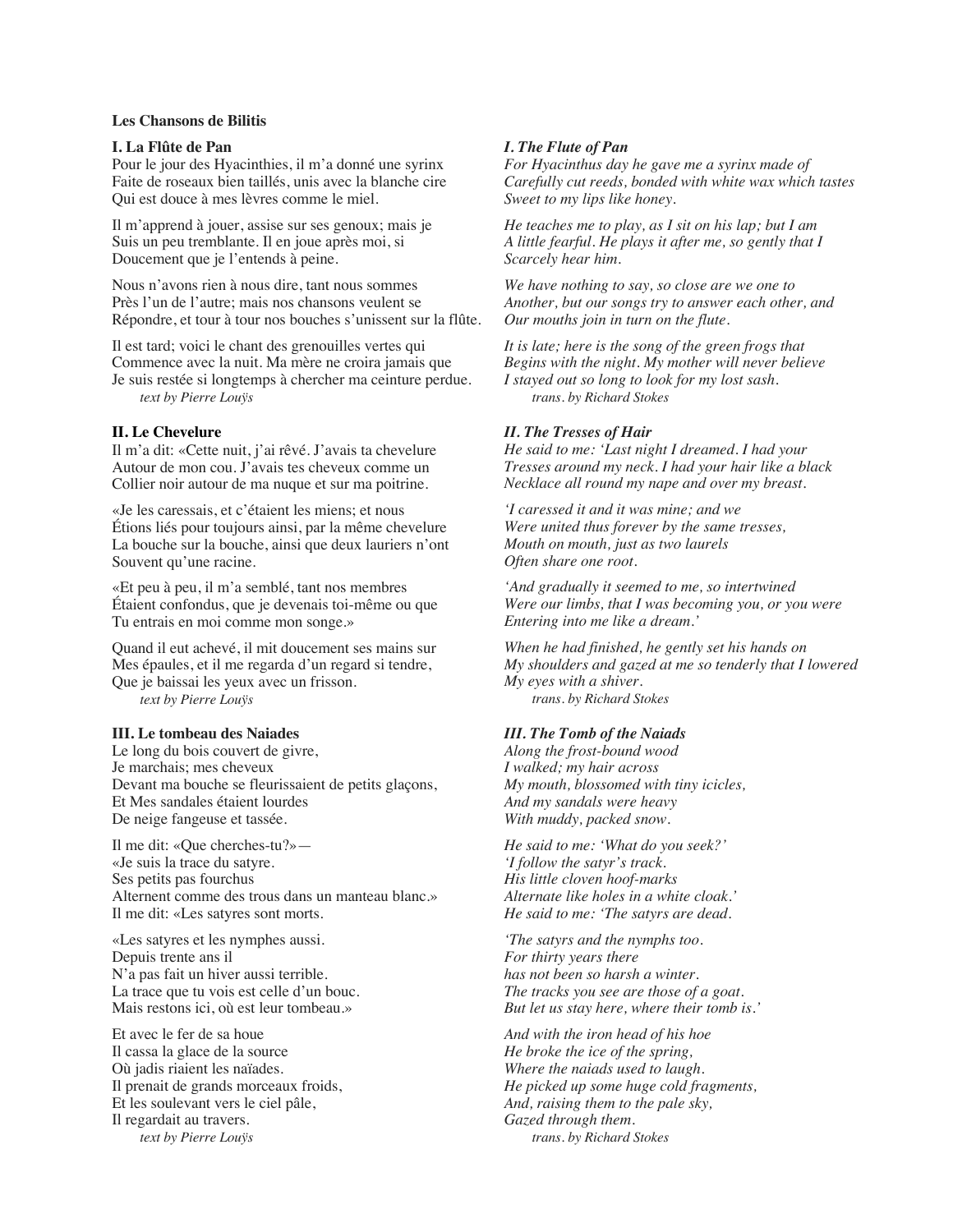**Podrugi milyye** *Act I, Scene 2* Да, вспомнила! Подруги милые! в беспечности игривой Под плясовой напев вы резвитесь в лугах. И я, как вы, жила в Аркадии счастливой;

И я, на утре дней, в сих рощах и полях Минутны радости вкусила: Любовь в мечтах златых Mне счастие сулила; Но что ж досталось мне в сих радостных местах? Могила! *text by Batjushkov*

#### *Pauline's Aria*

*Yes, I remember now! Dear girl-friends! In your carefree playfulness To a joyful tune you are playing in the fields And just like you I lived in happy Arcady*

*I too, in the morning of my days, in these groves and fields Tasted the short-lived joys Love in my golden dreams Promised nothing but happiness But what is it I found in these places of joy? A grave! trans. by Anastasia Witts*

## **PROGRAM NOTES**

#### **Henry Purcell's** *Music for a While (***Z. 583)**

Music is often a reflection of political upheaval and demonstration. It can be, at times, patriotic and at other times the embodiment of anarchy. I will say now that this opening choice for the recital is not an intentional reflection of a political viewpoint but rather perhaps unconsciously is a call to arms. It is a call to "music" …if just for a while (or forever!).

Henry Purcell lived in a chaotic political landscape. Europe had weathered multiple wars including a civil war. This was the beginning of the Restoration Period in which the political scenery was drastically and violently returned to prior constructs. The monarchy was restored to power, and the Church of England was reinstituted as the national religious entity of England. It was reversal of Puritan morality and repression. In response to this reversal, women were allowed to perform commercially on stage for the first time.

Henry Purcell was a musician defined and educated by the Church of England. While a large portion of his compositions were sacred, he also explored secular compositions. An example is his incidental music for dramatic plays. Unlike the current contemporary definition of a "play" which contains little or no music, the Restoration Theater used music as an integral portion of its form. Music could define scenes, the passage of time, and/or increase the emotional intensity of a scene (Crouse, 2013). This piece was composed as the first of four movements to Nathaniel Lee and John Dryden's tragic play Oedipus. Just prior to the publishing of Music for a While there was yet another overturn in historical events in which the previously "restored" king was deposed, and the glorious revolution initiated the reign of Queen Mary II and her husband King William III. Music for a While outlines the use of music to calm the troubles of the listener emanating from war, jealousy and punisher of mortal crimes as embodied by the mythical figure of Alecto.

**Robert Schumann's song cycle** *Gedictchte der Königin Maria Stuart* was his last work for solo voice. He was in a period of his life in which depression and career frustrations were at their peak. In the text and story of Maria Stuart he identified with the notion of an innocent doomed to unjust oppression and persecuted by internal and external forces. One of two biographical cycles set by Schumann (both based on women), the text was attributed to Maria Stuart herself and then later versified for song. Demonstrative of his later style, the compositional structure is minimalist and spare focusing on the psyche of Mary's plight rather than applied theater. The drama is set in the use of vocal color, text painting and in so offers an opportunity for unique individuality for each singer and performance.

#### **Vier Gesänge, Op. 117**

Carl Gottlieb Reissiger was a successful teacher, conductor, and prolific composer, but is relatively unknown to modern audiences because his contributions were soundly overshadowed by his Romantic contemporaries Beethoven, Schubert, Chopin and Schumann. The son of an organist, Reissiger was a talented keyboardist performing public piano concerts by age ten. As a young man, he abandoned his theological studies at the University of Leipzig to pursue a full-time career in music. He moved to Vienna in 1821 and began taking theory lessons from Salieri, eventually moving to Munich to study composition with Peter Winter, another talented German composer whose operas were overshadowed by the likes of Mozart and Weber. Although he was a prolific composer of over two hundred works in a variety of genres, he was known mainly as a composer of opera. During his life, Reissiger was most lauded for his skills as a gifted conductor, holding the coveted post of Hofkapellmeister of the theater and opera (succeeding Weber) in Dresden during the pinnacle of his career.

While Reissiger wrote primarily operas, oratorios, masses and piano pieces, there are also a few works for horn in his oeuvre. In addition to a concerto for horn and orchestra, Reissiger, like Schubert in his *Auf dem Strom*, wrote in the